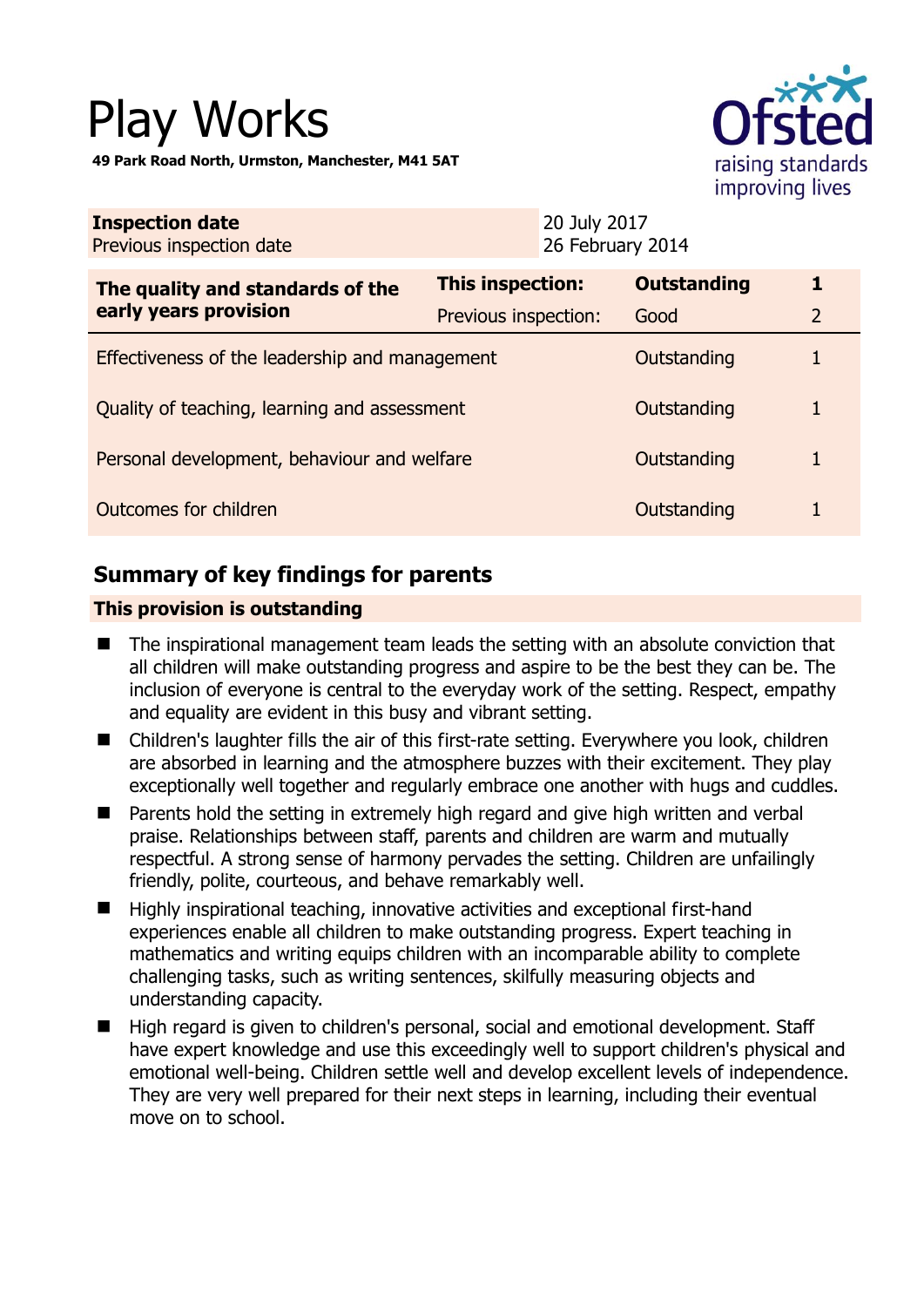## **What the setting needs to do to improve further**

#### **To further improve the quality of the early years provision the provider should:**

■ continue to enhance the highly effective programme of professional development in order to consistently drive and maintain the already outstanding quality of teaching.

## **Inspection activities**

- The inspector had a tour of the setting and observed the quality of teaching and the impact this has on children's learning, both inside and outside.
- The inspector carried out a joint observation with the early years lead of the setting.
- The inspector spoke to members of staff and children at appropriate times during the inspection and held a meeting with the management team.
- The inspector took account of the views of parents spoken to on the day of the inspection.
- The inspector looked at children's records, planning documentation, evidence of the suitability of staff and a range of other documentation, including self-evaluation and policies and procedures.

## **Inspector**

Luke Heaney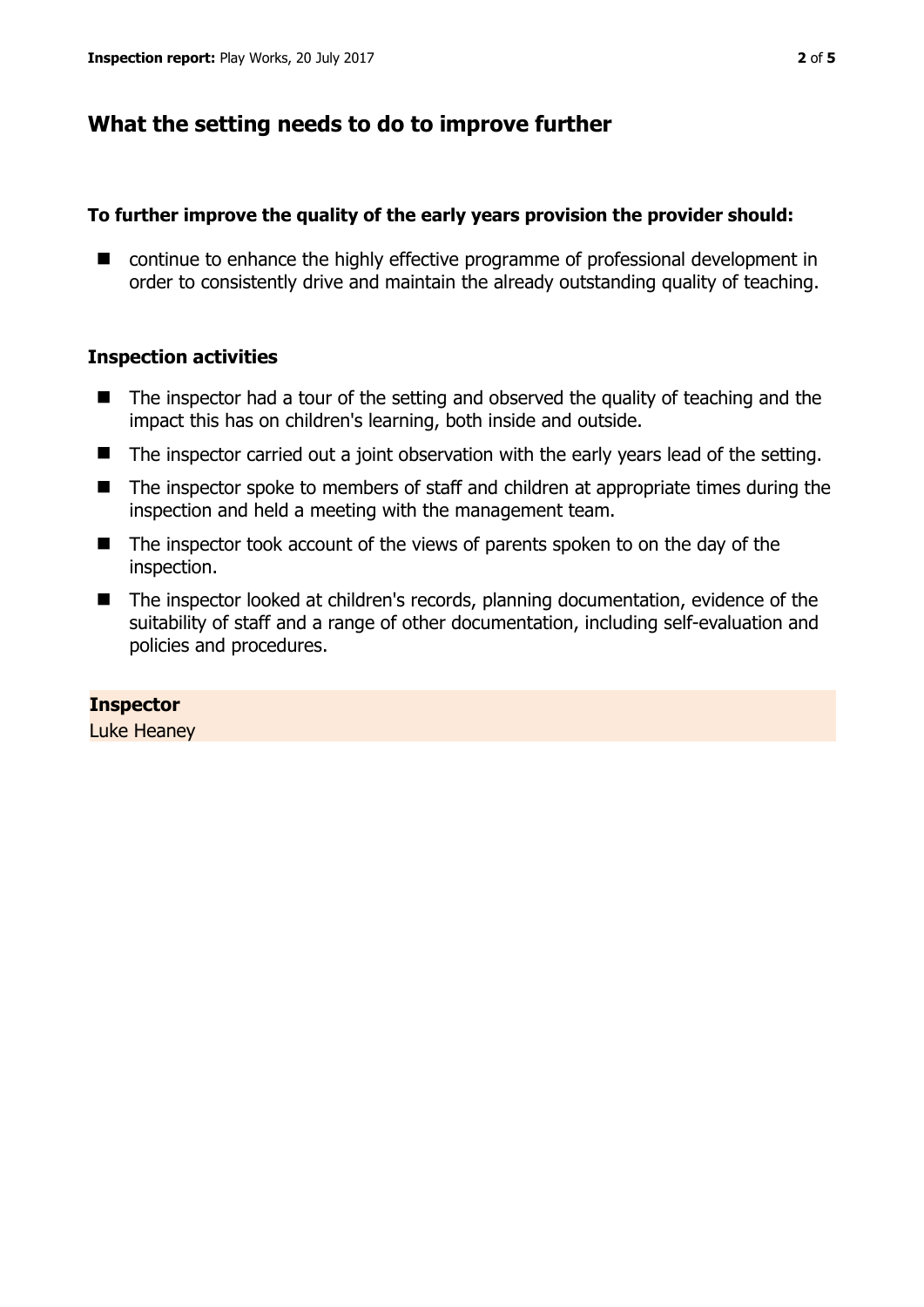## **Inspection findings**

## **Effectiveness of the leadership and management is outstanding**

Safeguarding is effective. Staff have an excellent knowledge of the possible signs, symptoms and indicators of abuse and neglect. They have a profound understanding of wider safeguarding characteristics and know how to keep children safe. Highly successful systems for self-evaluation, inspirational leadership and a strong staff team have resulted in excellent gains in quality and standards across the setting. Action plans are precise, challenging and reviewed with an extremely sharp focus of an uncompromising commitment to achieving the very best. The management team is relentless in its pursuit of excellence and the setting is a beacon of outstanding practice. It holds high regard in the community and with the local primary school. Staff receive perceptive support and coaching during appraisal meetings and supervision sessions. A bespoke training programme and close monitoring of staff practice enable the management team to continually raise standards and achieve higher outcomes for children. The management team fully understands the pivotal role continuous professional development has on improving and maintaining staff practice to the highest level.

## **Quality of teaching, learning and assessment is outstanding**

Observation, assessment and planning are of the highest calibre. An extremely sharp focus on child-centred learning and personalised activities keep children highly motivated and enthused to learn. The support in place for children who have special educational needs and/or disabilities is phenomenal. Extremely detailed intervention plans, close monitoring and effective multi-agency working provide an exceptional platform to narrow gaps in learning and ensure all children achieve and excel. Children demonstrate a strong desire to learn and immerse themselves in creativity and imagination. Younger children giggle with fascination as they explore a 'hidden jungle'. Older children reel in opportunities to enact roles of characters from their favourite stories and become enthralled while skilfully following dance moves from a computer program.

## **Personal development, behaviour and welfare are outstanding**

Care practices are exceptional. Staff are exemplary role models and provide children with the highest level of care, compassion and affection. They have instilled a can-do attitude in all children and support them in being highly confident and self-motivated individuals. Hygiene practices are excellent. Staff teach children remarkably well about healthy living and provide them with extraordinary opportunities to find out about healthy and unhealthy foods. For example, older children help to investigate how much sugar is in a carton of juice and a chocolate bar. High regard is given to children's physical development. Staff are expertly trained in promoting large-muscle development and have transformed the outdoor area into an oasis of physical challenge.

## **Outcomes for children are outstanding**

All children are highly capable and inquisitive individuals who are not satisfied until a challenge is complete. Younger children develop exceptional reasoning skills. Older children show extraordinary perseverance and display excellent physical dexterity.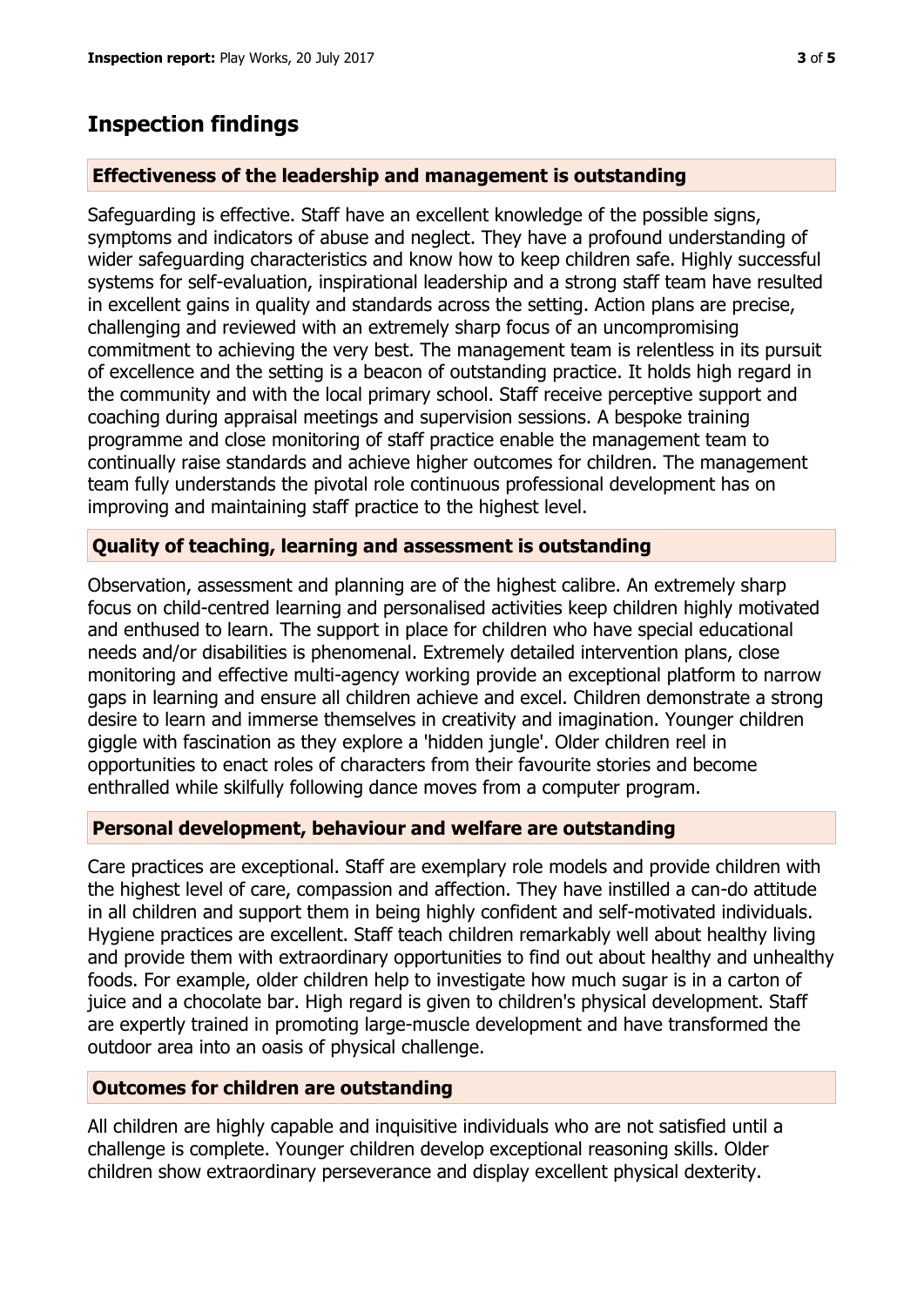## **Setting details**

| Unique reference number                             | EY467347                                                                             |  |
|-----------------------------------------------------|--------------------------------------------------------------------------------------|--|
| <b>Local authority</b>                              | <b>Trafford</b>                                                                      |  |
| <b>Inspection number</b>                            | 1088197                                                                              |  |
| <b>Type of provision</b>                            | Out of school provision                                                              |  |
| Day care type                                       | Childcare - Non-Domestic                                                             |  |
| <b>Registers</b>                                    | Early Years Register, Compulsory Childcare<br>Register, Voluntary Childcare Register |  |
| Age range of children                               | $2 - 11$                                                                             |  |
| <b>Total number of places</b>                       | 91                                                                                   |  |
| <b>Number of children on roll</b>                   | 23                                                                                   |  |
| <b>Name of registered person</b>                    | Play Works (M/cr) Limited                                                            |  |
| <b>Registered person unique</b><br>reference number | RP532940                                                                             |  |
| Date of previous inspection                         | 26 February 2014                                                                     |  |
| Telephone number                                    | 01617489400                                                                          |  |

Play Works registered in 2013. The setting employs seven members of staff, six of whom hold a qualification at level 2 or above. The setting operates all year round, apart from two weeks at Christmas and on bank holidays. Sessions are from 7.30am until 6pm. The setting provides funded early education for two-, three- and four-year-old children.

This inspection was carried out by Ofsted under sections 49 and 50 of the Childcare Act 2006 on the quality and standards of provision that is registered on the Early Years Register. The registered person must ensure that this provision complies with the statutory framework for children's learning, development and care, known as the early years foundation stage.

Any complaints about the inspection or the report should be made following the procedures set out in the guidance 'Complaints procedure: raising concerns and making complaints about Ofsted', which is available from Ofsted's website: www.gov.uk/government/organisations/ofsted. If you would like Ofsted to send you a copy of the guidance, please telephone 0300 123 4234, or email enquiries@ofsted.gov.uk.